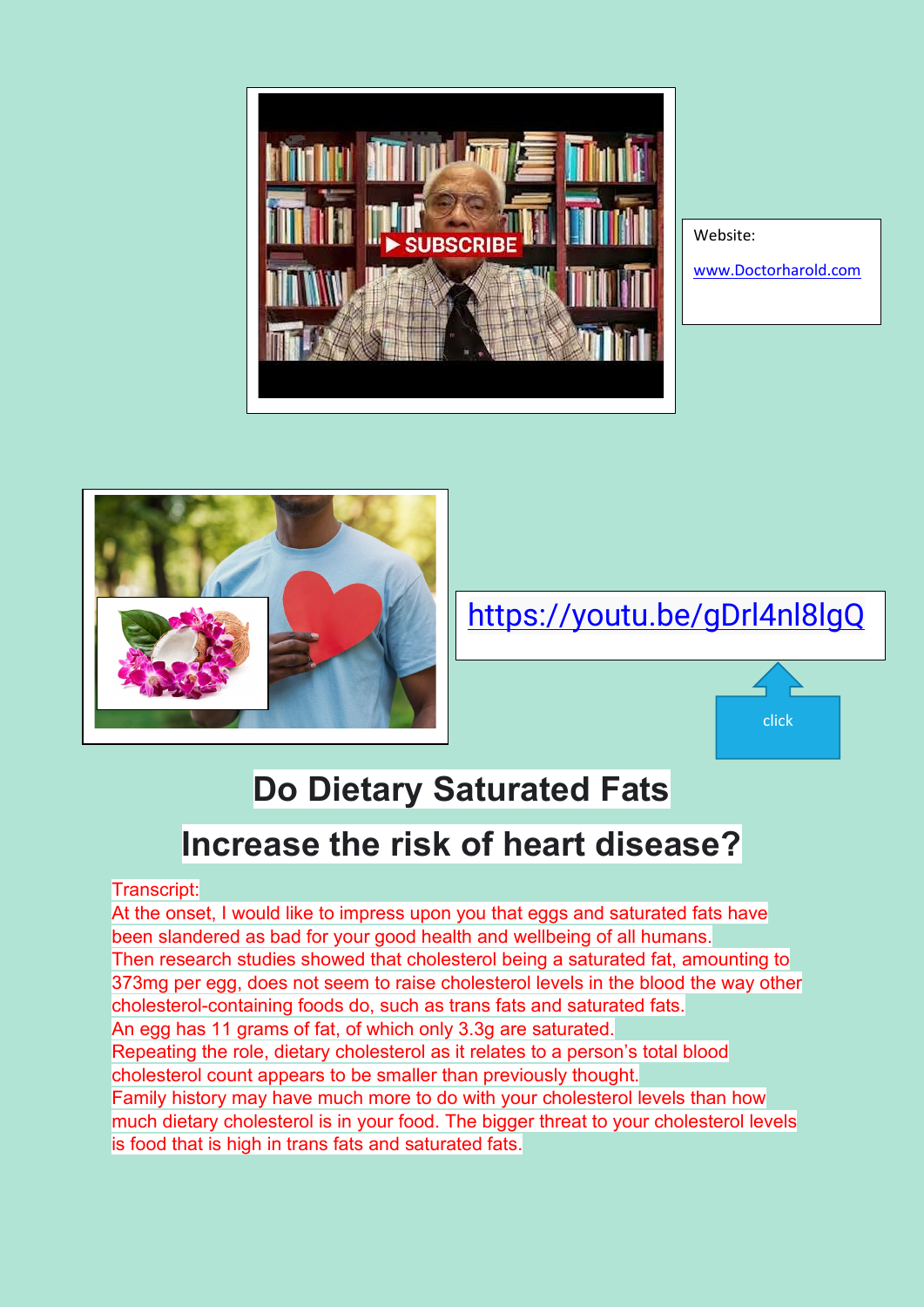Today, you do not have to worry with no guilt to enjoy 2 eggs per day to a maximum of 6 per week.

It has been previously suggested that individuals with type 2 diabetes, or at risk, may need to limit their intake of eggs or dietary cholesterol intake, due to observational evidence of an association between higher egg intake-7 eggs/week (in most studies)) and an increased risk of cardiovascular disease While some evidence indicates a link, two recent observational studies in US and UK adults found no evidence of an association between dietary cholesterol or higher egg intake and CVD in individuals with pre-diabetes or type 2 diabetes.

On the other hand, one recent longitudinal study in Korean adults indicated an increased risk of CVD amongst individuals with type 2 diabetes who consumed more than 4.2 eggs per week.

It is our opinion, that so long as your diabetes is well controlled there is no harm eating as many eggs per week.

Dietary saturated fat is solid at room temperature, which is why it is also known as "solid fat." It is mostly in animal foods, such as milk, cheese, and meat. ...

Trans fat is a fat that has been changed by a process called hydrogenation, one should limit to a minimum its consumption, in readymade foods and frozen foods. They are made from vegetable oils

Saturated fats are found in- butter, ghee, suet, lard, coconut oil and palm oil, cakes, biscuits, fatty cuts of meat, sausages, bacon. cured meats like salami, chorizo and pancetta, and cheese.

Unsaturated fats are predominantly found in foods from plants, such as vegetable oils,

Eating saturated fat doesn't increase the risk of heart disease or type 2 diabetes. However, partially replacing saturated fat with polyunsaturated fat may help reduce the risk of heart disease, especially in men.

Does saturated fat reduce heart disease, when it was believed for many decades, like eggs?

Eating higher amounts of saturated fat is linked to elevated low-density lipoprotein (LDL) or "bad" cholesterol, which increases risk of cardiovascular disease

The review found that cutting down on saturated fat led to a 21% reduction in the risk of cardiovascular disease (including heart disease and strokes) but had little effect on the risk of dying. The review found that health benefits arose from replacing saturated fats with polyunsaturated fat or starchy foods.

This is the diet- heart hypotheses theory, which states that saturated fat raises LDL or bad cholesterol in the blood, which then supposedly lodges in the artery and cause heart disease.

This hypothesis has never been proved, just handed over the mythical story and guidelines are based on this theory.

While the issue is still debated, numerous recent studies have found no link between saturated fat consumption and heart disease.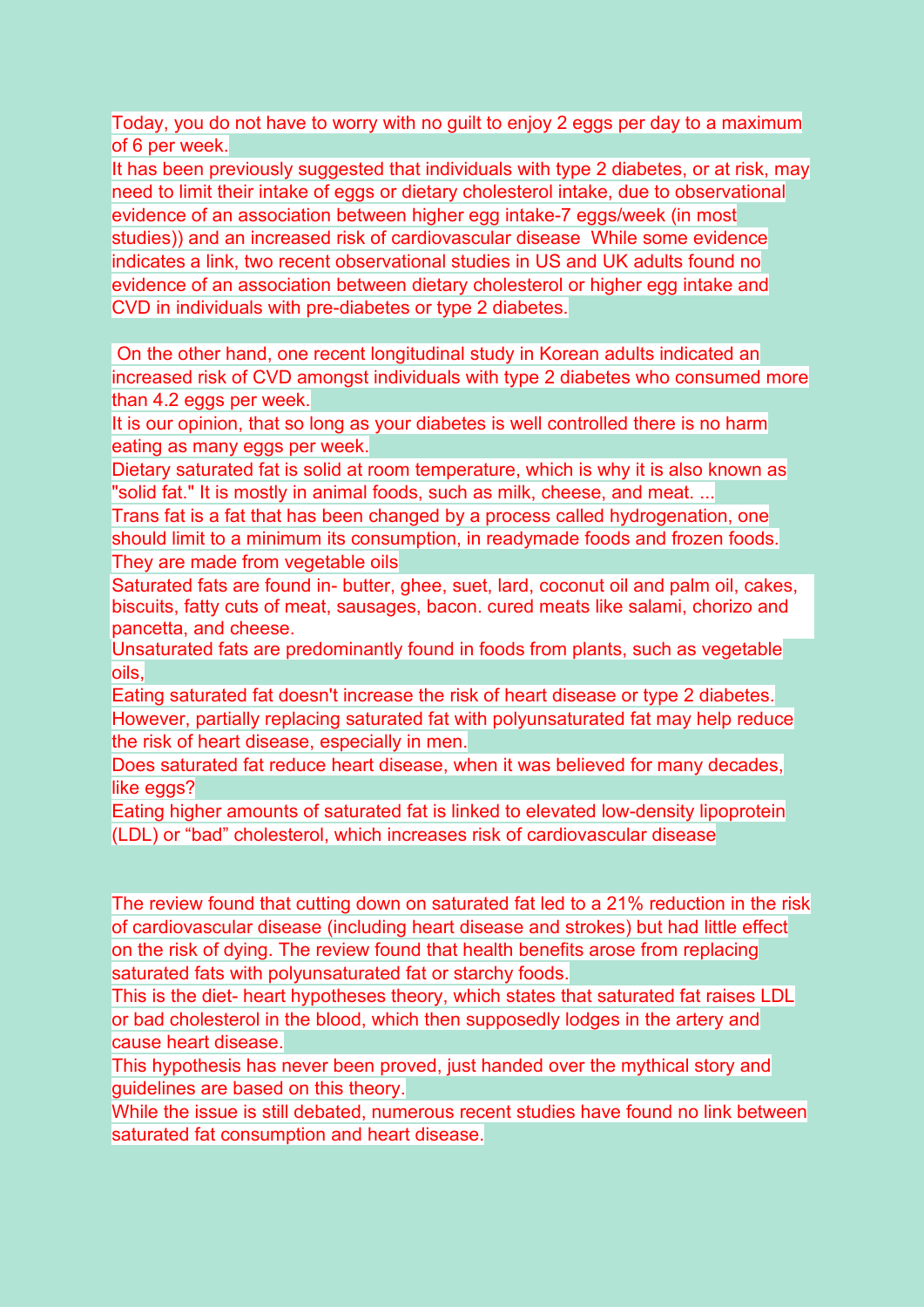New studies have revealed that people who consumed more saturated fat were not more likely to experience heart disease. Stroke type 2 diabetes, or death from any cause, compared with those who ate less saturated fat.

Siri-Tarino and others evaluating the association of saturated fat with cardiovascular disease published in the American Journal of Clinical Nutrition in 2010. On studies included a total of 347,747 participants, followed for 5-23 years, and on the followup, about 3% of participants (11,006 people) developed heart disease or stroke. Conclusion: This study didn't find any association between saturated fat intake and cardiovascular disease.

There are many other similar studies, and none of them reveal that people with higher saturated fat intake were not at an increased risk of heart disease.

Furthermore, the researchers didn't find any benefit to consuming polyunsaturated fats instead of saturated fats. Long-chain omega-3 fatty acids were an exception, as they had protective effects.

Coconut oil is about 90% saturated fat, which is a higher percentage than butter (about 64% saturated fat), beef fat (40%), or even lard (also 40%). Too much saturated fat in the diet is unhealthy because it raises "bad" LDL cholesterol levels, which increases the risk of heart disease.

This is belief is according to the mythical 'Diet-heart hypotheses.

Coconut oil is "one of the worst foods you can eat" and is **"pure poison"**, a Harvard professor has said. In a speech at the prestigious American university, Dr Karin Michel's warned against consuming it. The speech was called Coconut Oil and other Nutritional Errors.

What made this professor make this bold statement that coconut oil is 'pure poison' when coconut trees don't even grow in the US, because they need the humidity and moisture of a tropical or subtropical environment to survive and thrive.

A Harvard professor who claimed coconut oil is poison has been slammed as talking 'unscientific nonsense' by a furious cardiologist.

Sales of coconut oil have risen six-fold in the space of a decade in the UK and similar trend in the US.

But even the American Heart Association has urged people to avoid coconut oil, obtained from the flesh of a coconut, because of its saturated fat content. Saturated fats have been demonised since the 1970s after a major study linked them to high levels of 'bad' cholesterol (LDL).

Is coconut high in saturated fat?

Coconuts are classified as **a saturated fat**, although the majority of fats contained in the coconut are medium-chain, and therefore, appear to have a more favorable impact on blood lipids and CVD/CHD risk than animal based saturated fats that are of a longer chain such as beef fat and butter.1

The fat in coconut comes primarily from lauric acid, a medium-chain fatty acid. This type of fat breaks down faster and does not accumulate in the bloodstream as much as the long-chain fatty acids found in meat and dairy products.